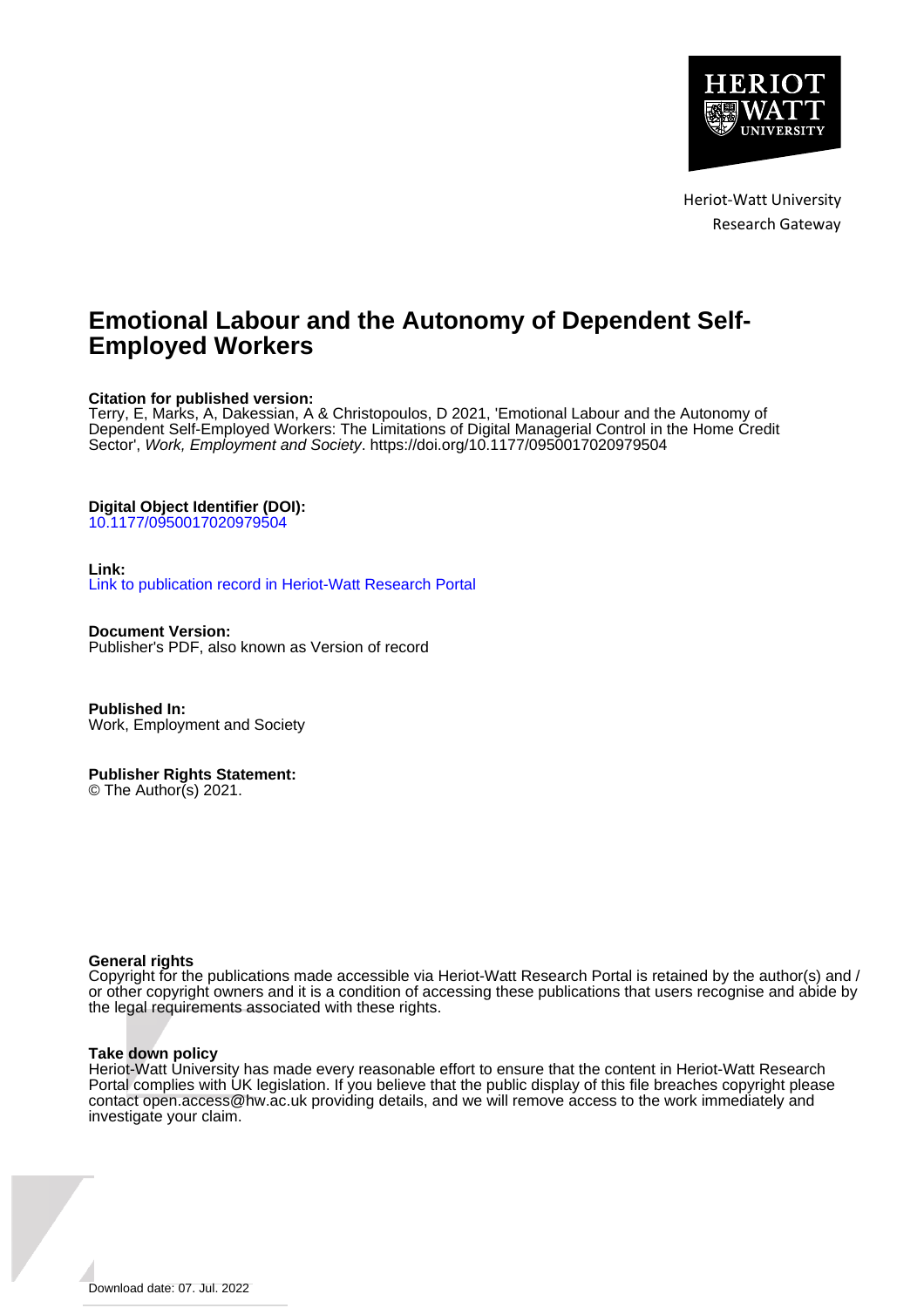**9795[04](http://crossmark.crossref.org/dialog/?doi=10.1177%2F0950017020979504&domain=pdf&date_stamp=2021-01-17)** WES0010.1177/0950017020979504Work, Employment and Society**Terry et al.**



Work, Employment and Society  $1 - 18$ © The Author(s) 2021

DOI: 10.1177/0950017020979504 Article reuse guidelines: [sagepub.com/journals-permissions](https://uk.sagepub.com/en-gb/journals-permissions) [journals.sagepub.com/home/wes](https://journals.sagepub.com/home/wes)



**Emotional Labour and the Autonomy of Dependent Self-Employed Workers: The Limitations of Digital Managerial Control in the Home Credit Sector**

**Esme Terry**

University of Leeds, UK; Heriot-Watt University, UK

**Abigail Marks** Newcastle University, UK

**Arek Dakessian** Queen Margaret University, UK

# **Dimitris Christopoulos**

Heriot-Watt University, UK; Modul University Vienna, Austria

# **Abstract**

Changes to the labour process in the home credit sector have exposed the industry's agency workforce to increased levels of digital managerial control through the introduction of lending applications and algorithmic decision-making techniques. This article highlights the heterogeneous nature of the impact of digitalisation on the labour process and worker autonomy – specifically, in terms of workers' engagement in unquantified emotional labour. By considering the limitations of digital control in relation to qualitative elements of the labour process, it becomes evident that emotional labour has the scope to be a source of autonomy for dependent self-employed workers when set against a backdrop of heightened digital control. This article therefore contributes to ongoing labour process debates surrounding digitalisation, quantified workers and digital managerial control.

**Corresponding author:**

Esme Terry, Maurice Keyworth Building, Leeds University Business School, University of Leeds, Leeds LS2 9IT, UK.

Email: [e.terry@leeds.ac.uk](mailto:e.terry@leeds.ac.uk)

### *Article*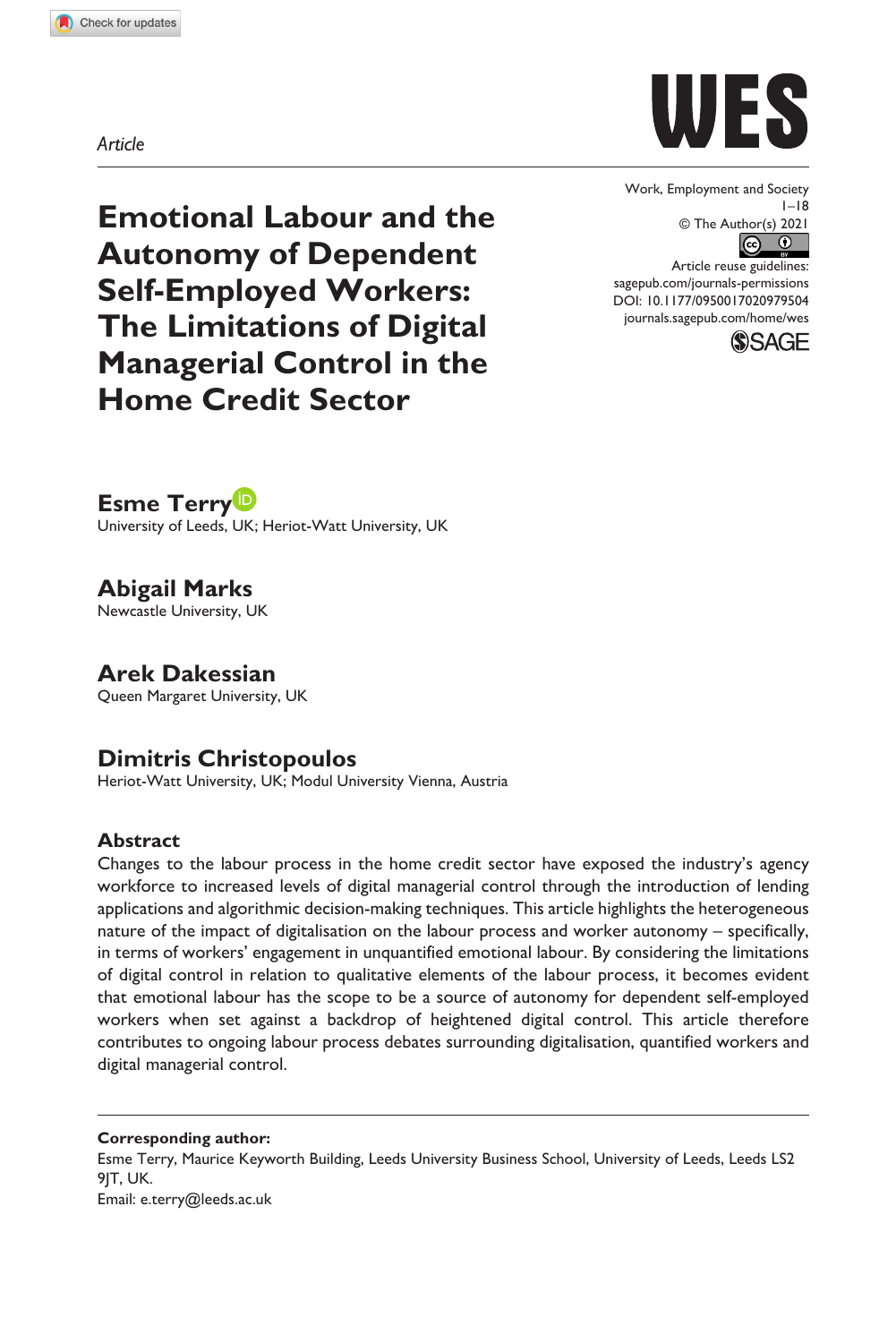#### **Keywords**

algorithmic management, alternative finance, automation, dependent self-employment, digital managerial control, digitalisation, emotional labour, home credit, labour process, worker autonomy

# **Introduction: Home credit and the work of collection agents**

During the financial year 2018–19, 22% of the UK population received below 60% of the national median income, placing 14.5 million people within a low-income bracket (Gov.uk, 2020). Individuals living in low-income households often have poor credit scores and are therefore unable to access mainstream financial services, leading many to turn to alternative, sub-prime, high-cost credit options (Financial Conduct Authority (FCA), 2017; Leyshon et al., 2006). Home credit (also known as home-collected credit or doorstep lending) is one form of high-cost consumer finance, typically using subcontracted workers, commonly known as 'agents' or 'collection agents', who offer small loans on behalf of a lending company and then collect regular 'manageable' repayment amounts from borrowers' homes over an agreed number of weeks. In 2016, the mean home credit loan value was £770, with the home credit borrower having an average income of £15,500 and a credit score of 41 out of  $100 - a$  credit score below 50 is considered 'sub-prime' (FCA, 2017: 38).

Such high-cost consumer lending models are established worldwide, with areas of operation including the United States (Prager, 2014), the Republic of Ireland (Byrne et al., 2007) and post-communist European states (Burton, 2017). The home credit model also exists in India, Mexico and some South American states. However, home credit has a particularly rich history in the United Kingdom, especially within established workingclass communities. Home credit in the UK can be traced back to 1880, when Joshua Kelley Waddilove sought to provide affordable credit to low-income families in West Yorkshire – founding Provident Clothing and Supply Co. Ltd. In the UK, most home credit provision and borrowing can be found in the post-industrial heartlands, including areas in the North of England and the central belt of Scotland. Since 2014, authorised home credit companies in the UK have been regulated by the Financial Conduct Authority (FCA), with the FCA's latest figures estimating that 1.6 million people in the UK have outstanding home credit debt (FCA, 2017).

Within the myriad of high-cost consumer credit options, including payday loans, catalogue credit, retail finance, rent-to-own schemes, logbook loans and guarantor loans, agent home visits are unique to the home credit model of lending. However, the homevisit element of the home credit model often leads to the conflation of home credit agents' work with the work of debt collectors and bailiffs (Collard and Kempson, 2005). While agents do collect repayments from borrowers, their role also involves selling and service provision, differing significantly to the work of debt collectors. Moreover, agent relationships with home credit borrowers commonly extend beyond one initial loan, meaning it is in the agents' commercial interest to facilitate positive service interactions with their borrowers (Leyshon et al., 2006; Rowlingson, 1994). Previous research into home credit suggests that borrowers value the relationship with their agent and are often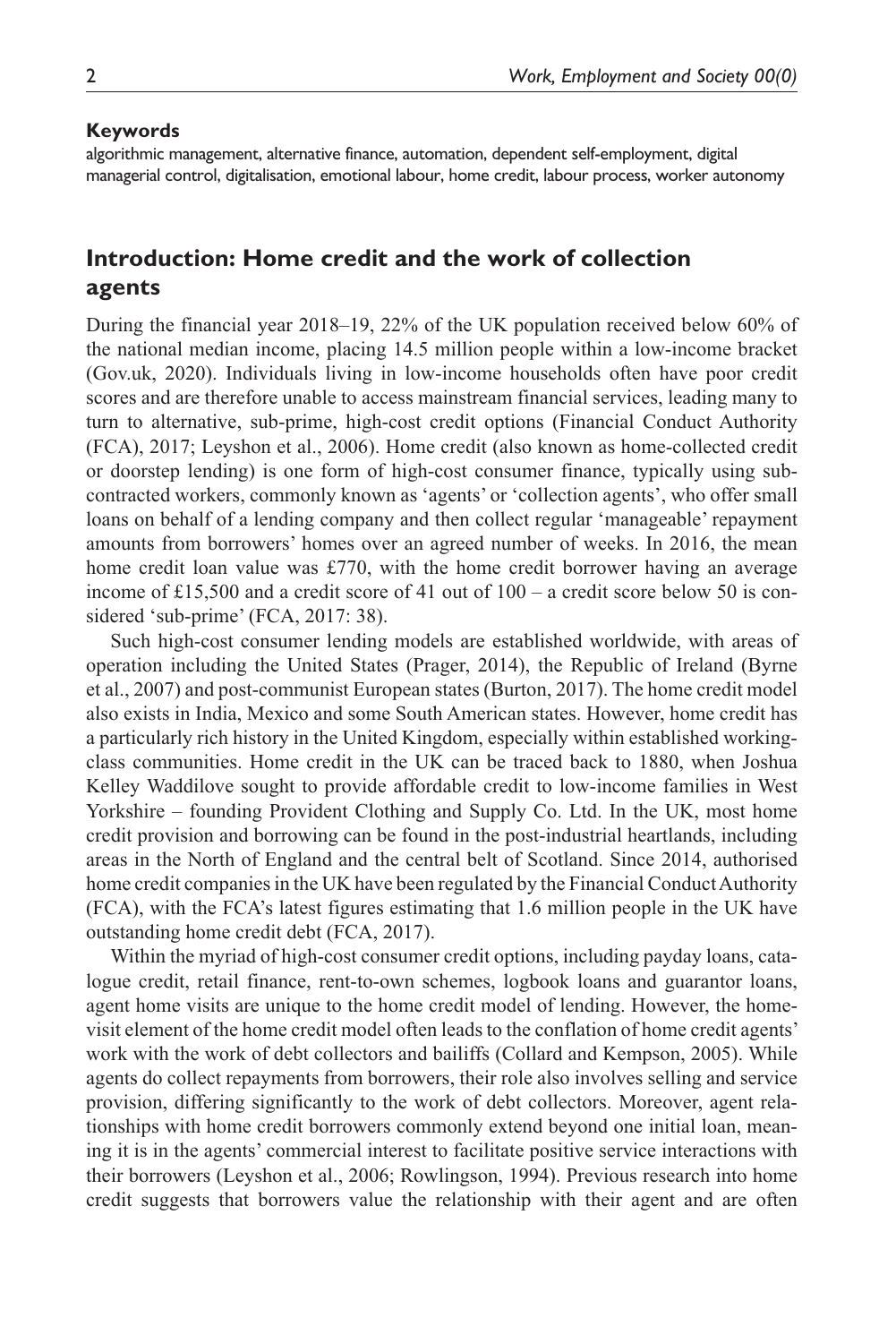reluctant to switch lending company, although, when coupled with the takeover of many small home credit companies by four big market players in recent years, this may limit consumer choice (Brooker and Whyley, 2005; Collard and Kempson, 2005).

Over the last decade there has been limited empirical research focused on the home credit sector despite considerable changes in the market, including the appointment of the FCA as the industry's regulatory body and significant digitalisation. Further, there is a dearth of literature on the home credit labour process and the work of its (dependent) self-employed workforce. This article provides exploration of home credit, focusing on home credit agents' engagement in emotional labour and the significance of these work activities within the labour process. In contrast to Hochschild's (1983) debt collectors, who adopt a guarded and depersonalised approach during interactions with debtors, extant literature suggests that home credit agents for the most part engage in friendly interactions with borrowers (e.g. Byrne et al., 2007; Rowlingson, 1994). It is acknowledged that home credit itself is problematic, particularly in terms of the cost of credit and related consumer issues (see Appleyard et al., 2016; FCA, 2017), but these matters are beyond the direct scope of this article, which focuses on the experiences of the industry's often overlooked workforce.

This article also explores the lending company management's use of digital control methods and the impact on agents' labour process. The introduction of a digital application, onto which agents must record much of their work activity, is a key feature of managerial digital control over agents in this case. Further, decision-making regarding borrowers and lending – formerly heavily influenced by agents – is now largely made by algorithmic calculations of affordability. Yet, not all work activities can be quantified or automated within digital systems, given their complex, contextual constructions and lack of universal solutions (Autor, 2015; Pettersen, 2018). Thus, the role of dependent selfemployed workers' emotional labour is examined alongside an exploration of the viability of the human agent within an increasingly digitalised home credit model.

This article contributes to ongoing labour process debates surrounding algorithmic automation, the quantification of workers and digital managerial control (e.g. Veen et al., 2019; Wood et al., 2019). The article reports on the findings from interviews with 75 individuals working in the home credit sector and highlights the heterogeneous nature of the impact of digitalisation on work activities and worker autonomy, specifically, workers' engagement in unquantified emotional labour. This current work also questions whether emotional labour, frequently cited as a potentially harmful practice for workers (Diefendorff and Richard, 2003), has the scope to be a source of autonomy when set against a backdrop of heightened digital managerial control mechanisms.

### **Digital managerial control in dependent self-employment**

Historically, the role of technology within the labour process is central to both Marx and Braverman's (1974) explanations of the degradation of work and the power of capitalism over the subjugation of worker autonomy. From a Marxist position, the development of capitalism has been driven by technological expansion, with technology evolving to increasingly exploit, enslave and alienate workers (Spencer, 2018). Yet, this arguably partial perspective fails to acknowledge the fact that emergent digital systems are both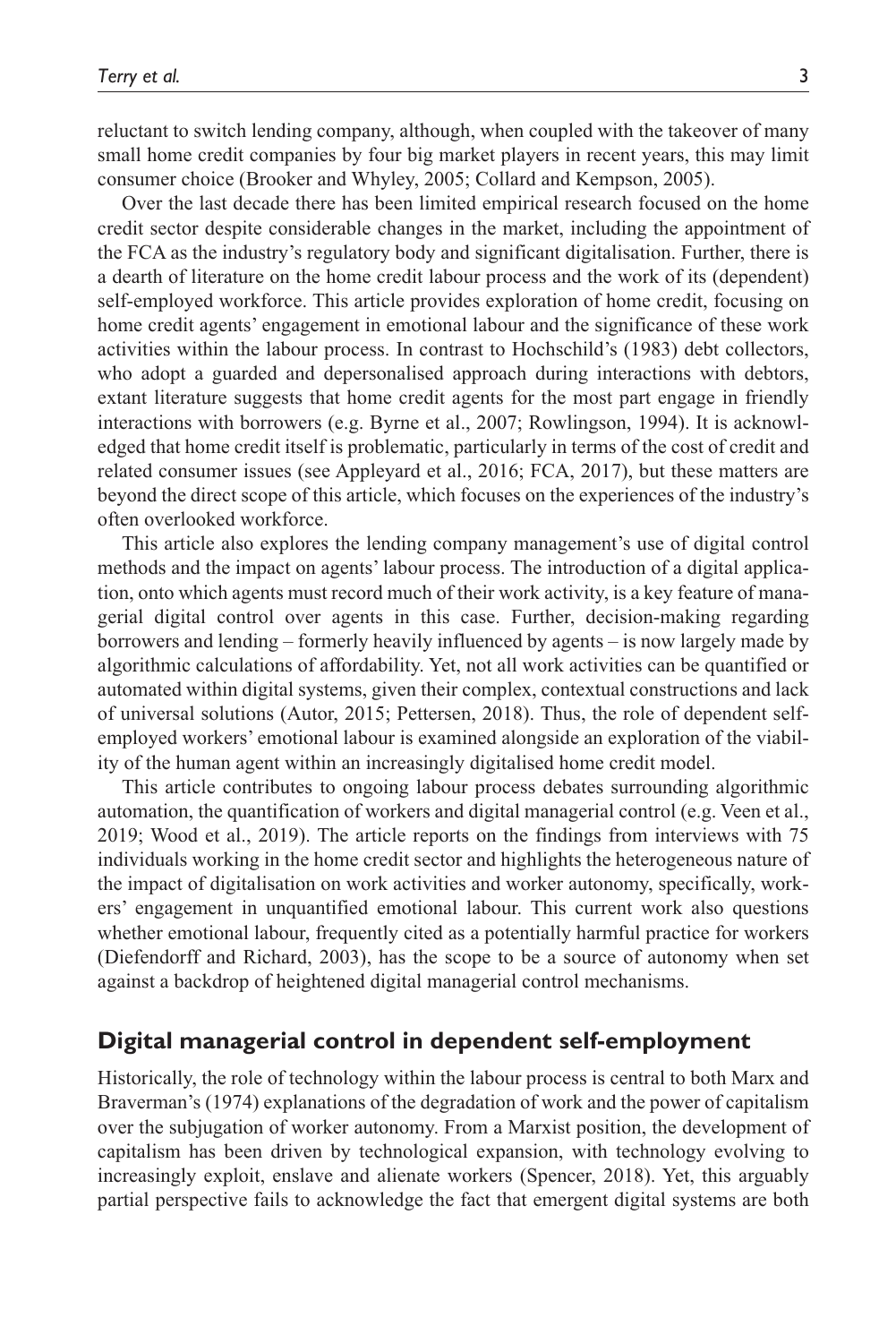differentially deployed and differentially experienced by workers, depending on the sector and employment conditions (Rosenblat and Stark, 2016).

In particular, those that work under precarious conditions are most likely to be subject to exploitation at the hands of technology. For the purpose of cost savings and efficiency, several sectors have generated precarity by replacing permanent formal employment with fixed-term, temporary or (in)dependently contracted (self-employed) work; for example, in direct selling (Moisander et al., 2018), parcel delivery (Moore and Newsome, 2018) and fitness centres (Harvey et al., 2017). Traditional self-employment typically refers to freelance workers with multiple clients, strategic input and/or management responsibility (Moore and Newsome, 2018). By contrast, dependent self-employed workers are usually contracted to work exclusively for one firm on a long-term basis, which creates high levels of both economic and personal dependence on the contracting organisation (Muehlberger, 2007).

Extant research suggests that dependent self-employed workers are increasingly constrained by heightened managerial surveillance and control over work allocation and practice, resulting in a reduction of individual worker autonomy (Moore and Newsome, 2018). It is often the case that contracting organisations closely monitor workers, not only through meetings with supervisors, but increasingly via digital and algorithmic technologies (Rosenblat and Stark, 2016; Wood et al., 2019). These technologies enable management to control working practices, homogenise work and conduct surveillance of the workforce (Evans and Kitchin, 2018; Howcroft and Bergvall-Kåreborn, 2019). Workers across industries are targeted for quantification by managerial forces in pursuit of precise control mechanisms and value extraction (Moore, 2018), meaning the scope for any dependent self-employed workforce to have meaningful levels of autonomy is considered highly questionable (Harvey et al., 2017).

Current writing on dependent self-employment focuses on gig or platform work, where people undertake work that is mediated via digital platforms or apps, which includes the well-cited examples of Uber drivers, Helpling cleaners and Deliveroo agents. Such models ensure that there is a strong degree of reliance by the worker on the contracting company for the production of work opportunities. While some meaningful comparisons between the modern home credit agent and gig workers can be made, there are also important distinctions that make the discussion of home credit agents – as a unique group of workers – both important and interesting. Unlike most gig or platform workers, home credit agents are tied to a particular organisation and unable to undertake work for multiple credit providers. Also distinguishing home credit operators from the majority of gig workers (and even some workers in traditional forms of self-employment), agents cultivate lasting relationships with borrowers through regular interactions over prolonged periods of time (see Appleyard et al., 2016; Leyshon et al., 2006). Though there is a certain similarity between the agents' mode of dependent self-employment and the typical gig worker, in terms of heightened organisational input resulting from the introduction of algorithmic controls, there is one important difference. With a century's worth of history of human interaction in the home credit sector, it may be a step too far to replace a person-dominated relationship with a digitally led interaction.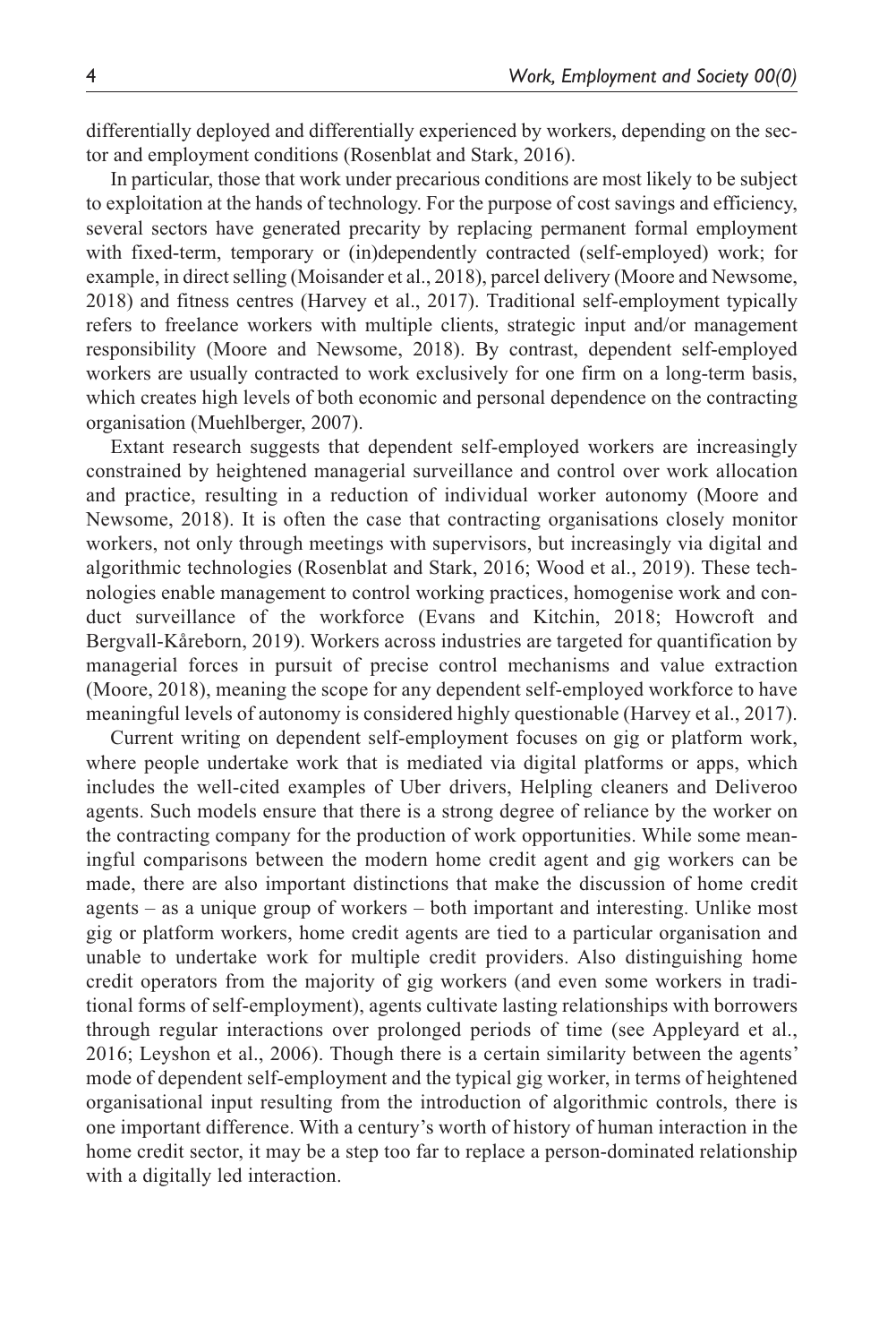# **Emotional labour: Unquantified work(?)**

An enduring and distinctive feature of the home credit model of lending is the strength of relationships between agents and borrowers, built on foundations of commonality, community and shared identity which often results in 'friendliness' and a high degree of trust between the two parties (e.g. Byrne et al., 2007; Collard and Kempson, 2005). The need for agents to manage their interactions with borrowers in an affable manner, to ensure regular repayments and the retainment of reliable borrowers has been well documented (Leyshon et al., 2006). Further, agents have traditionally held a significant degree of autonomy over lending decisions, utilising a combination of intuition and past experiences to assess the creditworthiness of potential borrowers and the likelihood of repayment (Byrne et al., 2007; Kempson et al., 2009; Leyshon et al., 2006). As with other groups of predominantly service-led occupations, responsibility for the generation of revenue income frequently places significant emotional demands on home credit agents (c.f. Ikeler, 2016; Jenkins et al., 2010).

Emotional labour, a concept developed by Hochschild (1983), describes forms of work where workers are required, either explicitly or implicitly, to manage their outward emotional displays. Emotional labour differs from 'emotion work', which is seen to be undertaken by individuals during all forms of social interaction (Cohen, 2010). Emotional labour on the other hand is the commodified version of emotion work, undertaken by workers in the labour market in exchange for payment (Cohen, 2010; Hochschild, 1983). Hochschild (1983: 147) outlines three features of 'jobs that call for emotional labour', all of which characterise (to varying degrees) the role of home credit agents:

First, they require face-to-face or voice-to-voice contact with the public. Second, they require the worker to produce an emotional state in another person – gratitude or fear, for example. Third, they allow the employer, through training and supervision, to exercise a degree of control over the emotional activities . . . [of workers].

Hochschild (1983) argues that there are 'feeling rules' attached to jobs that require emotional labour. Feeling rules are 'guidelines for the assessment of fits and misfits between feeling and situation'; these rules 'tend to be latent and resistant to formal codification' (Hochschild, 1979: 566). Hochschild (1983: 137) posits that within service provision, workers perform as either the 'toe' or the 'heel'; those who deliver the service act as the 'toe', while those who collect payment for services act as the 'heel'. The feeling rules attached to these seemingly polarised functions are presented as a dichotomy by Hochschild (1983), who explains that flight attendants are expected to feel trust and goodwill, while the debt collector is expected to feel distrust and sometimes bad will.

However, unlike Hochschild's flight attendants and debt collectors, who operate as the 'toe'/service provider and 'heel'/payment collector, respectively, the home credit agent's job encompasses both service delivery and payment collection roles – meaning agents may have to navigate a complex array of feeling rules. Workers may induce or inhibit certain feelings or emotional displays dependent on the social norms – or feeling rules – of their situation (Hochschild, 1979). Throughout the working day, an individual may deploy different emotional displays, either simultaneously or in combination (Bolton, 2000; Gabriel and Diefendorff, 2015). Hochschild (1979: 565–566) explains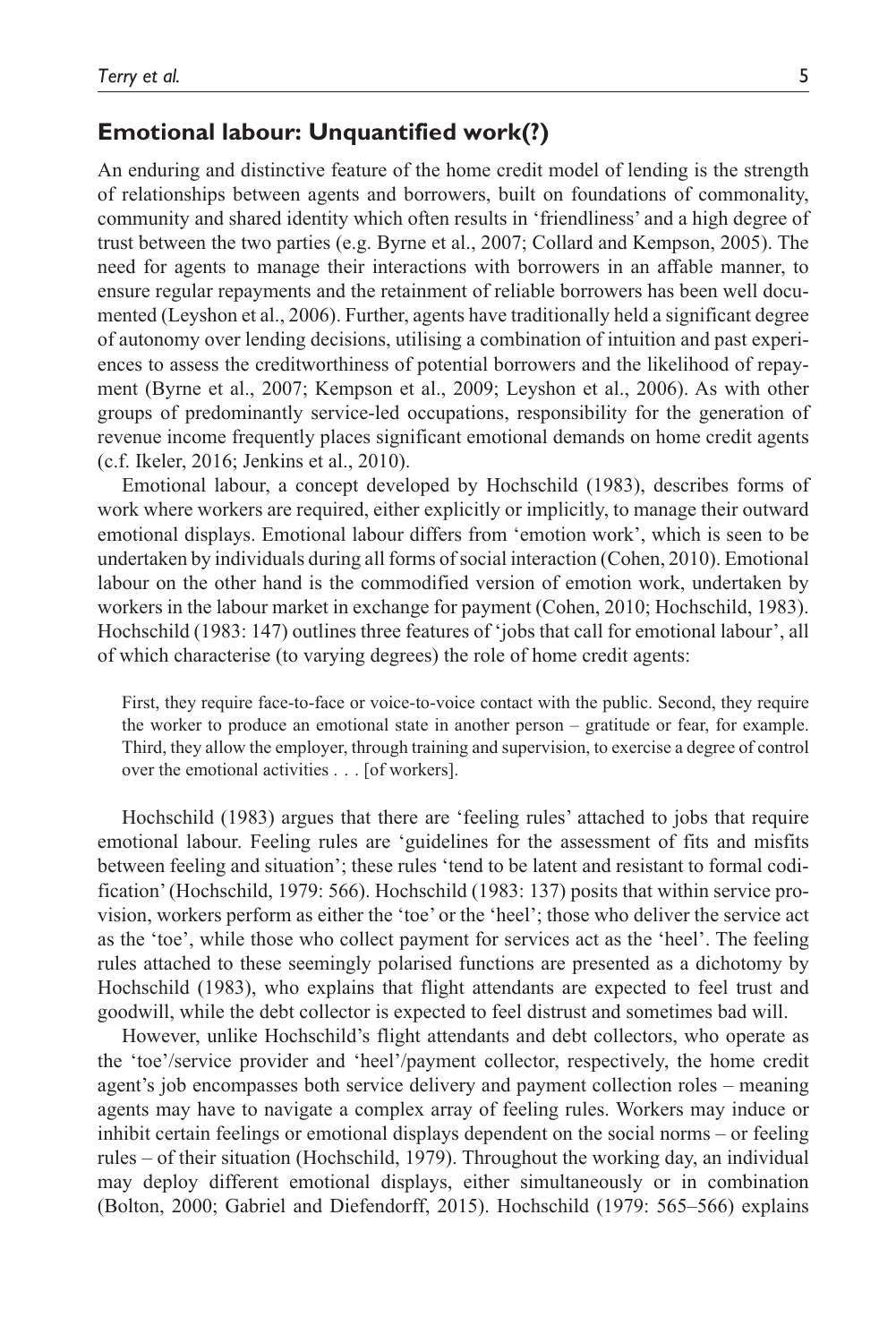that, similarly to the rules of social interaction in general, there is room within the 'zone' of a feeling rule for 'motion and play', which implies scope for actors' interpretation.

Many organisations seek to 'suppress, hide or manage' workers' feelings in line with organisational goals (Bolton, 2000: 156). In some sectors, management interference has diminished service workers' autonomy by reducing the required complexity of their emotional labour (e.g. Curley and Royle, 2013; Ikeler, 2016). Yet, Bolton (2000) argues that a narrow organisational focus on prescribed, profit-seeking forms of emotion management neglects recognition of the emotional labour that workers undertake for the benefit of themselves and others, including customers. Moreover, O'Donohoe and Turley (2006) suggest that emotional labour is incompatible with managerial attempts at systematisation and control. Allowing service workers a high level of autonomy over their emotional displays, with minimal managerial interference, may allow positive emotional labour to prosper (O'Donohoe and Turley, 2006). Management attempts to manipulate workers' emotional labour may therefore be counterproductive to organisational goals (O'Donohoe and Turley, 2006).

Workers who interact with customers directly may, nevertheless, be pushed to engage in emotional labour by normative managerial control mechanisms that promote customer focus (see Gandini, 2019; Rosenblat and Stark, 2016; Veen et al., 2019). Brook (2009) stresses that emotional labour should not be detached from its exploitative nature and human cost. The extent to which emotional labour is detrimental (or not) to individual well-being is highly dependent on the social conditions of its performance (Humphrey et al., 2015). Service workers who supervise their own interactions with customers and related emotional labour face stronger demands on their emotional capacity (Wouters, 1989). These demands are particularly evident in the context of dependent self-employed work; for example, in direct selling, where workers are encouraged by organisations to 'reconstitute themselves and their lives as "enterprises"', in pursuit of individual autonomy (Moisander et al., 2018: 392).

Yet, writers have argued that these social and emotional interactions are not easily programmed into digital managerial systems (Autor, 2015; Pettersen, 2018). Activities that require workers to undertake complex problem-solving, apply common sense or interact with other people, present immense challenges to the application of algorithmic logics, given that tacit human judgement, emotions and feelings are near impossible to quantify (Autor, 2015; Frey and Osborne, 2017). As such, there is uncertainty surrounding the impact of digital controls on the labour process in sectors where workers engage in emotional, longer-term encounters.

There are a number of examples of work that may be useful in informing understanding of the emotional labour undertaken by home credit agents. On the face of it, the obvious parallel is with Hochschild's  $(1983)$  work and her focus on debt collectors, yet – as previously noted – the debt collectors' modus operandi was centred on an emotional display of intimidation, rather than the development of friendly relationships that is common in the work of home credit agents (Collard and Kempson, 2005; Leyshon et al., 2006). Perhaps more relevant, therefore, is Cohen's (2010) work on hairdressers. As with the agent–client relationship, the stylist–customer relationship extends over decades and generations, and is distinct from the anonymous, distant interactions featured in work on emotions and the gig economy – typified by short-termism and the fungibility of workers (Flanagan, 2019).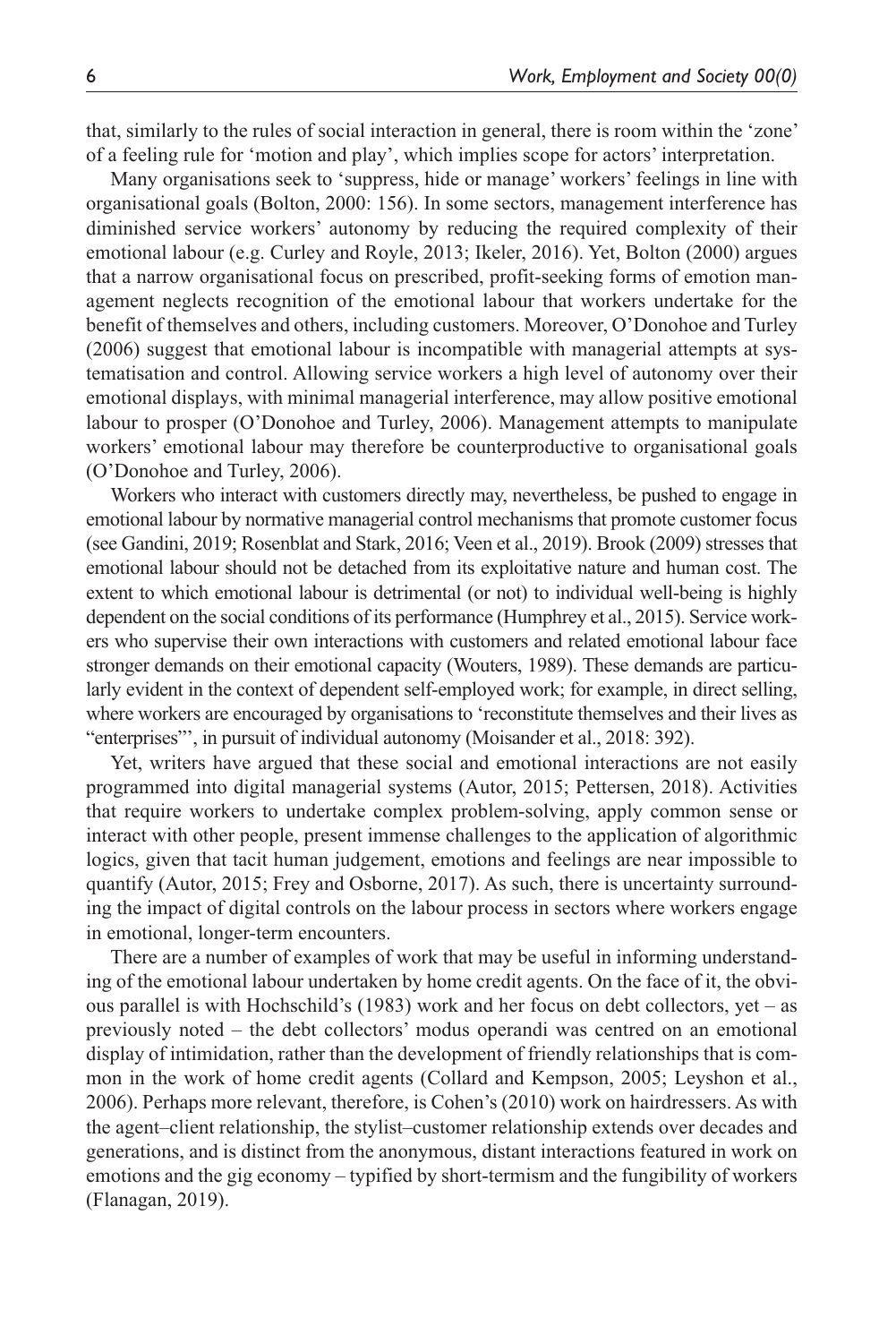Yet, where the role of home credit agents clearly differs from that of hairdressers is in the nature of the labour process, in particular the rapid introduction of digital technologies. The central focus of this article is on the generation of an understanding of whether agents' emotional investment in the borrower relationship is affected by the introduction of digital technology within a long-term, work-based emotional encounter.

Hence, the aim of this article is to understand the impact of digitalisation on emotional work activities as identified in the following research questions:

RQ1: What impact does digitalisation have on the labour process and the autonomy of home credit agents?

RQ2: What is the impact of heightened digital managerial control on the emotional labour and autonomy of home credit agents?

# **Methodology**

This article is based on work from a larger project exploring the home credit industry and the experiences and practices of its workers, focusing on one of the key market competitors in the home credit industry. Semi-structured interviews were used to capture the experiences and perceptions of the interviewees. The interview questions were varied in terms of format, allowing discussion of participants' work histories and exploration of the role of managers and agents, impact and experiences of digitalisation, relationships with borrowers and the broad demographic profiles of both the agents and the lending company's customer base (home credit borrowers). All interviews were conducted faceto-face by the authors who adhered to semi-structured interview principles throughout (Creswell, 2014).

Access to participants was negotiated through company gatekeepers and all interviewees participated voluntarily. Interviews with agents took place in regional offices where employed managers are based. Agents meet with their line manager regularly to discuss sales, collections and other business matters; the authors interviewed on days when agents would normally visit the office to minimise disruption to participants' usual working patterns. Most interviews were conducted with individual participants, although seven managers were interviewed in pairs or threes for expediency. In total, 71 semistructured interviews were conducted between May and September 2018, with 75 participants working across 10 locations, split between the North of England and the central belt of Scotland. Interviews varied in length from 25 minutes to well over 100 minutes, averaging 62 minutes per interview. All interviews were audio-recorded and transcribed verbatim.

The majority of participants were aged between 30 and 60 years old, although there were some in their 20s and others post-retirement. Participants were predominantly white and British. Home credit is typically a female-dominated industry, particularly in terms of its collection agents (Rowlingson, 1994). The participants in this study included 40 women and 35 men, with women accounting for 30 out of the 43 agents interviewed, but only 10 of the 32 managers interviewed. Women accounted for over 65% of agents across the lending company as a whole between 2015 and 2018. Managers from all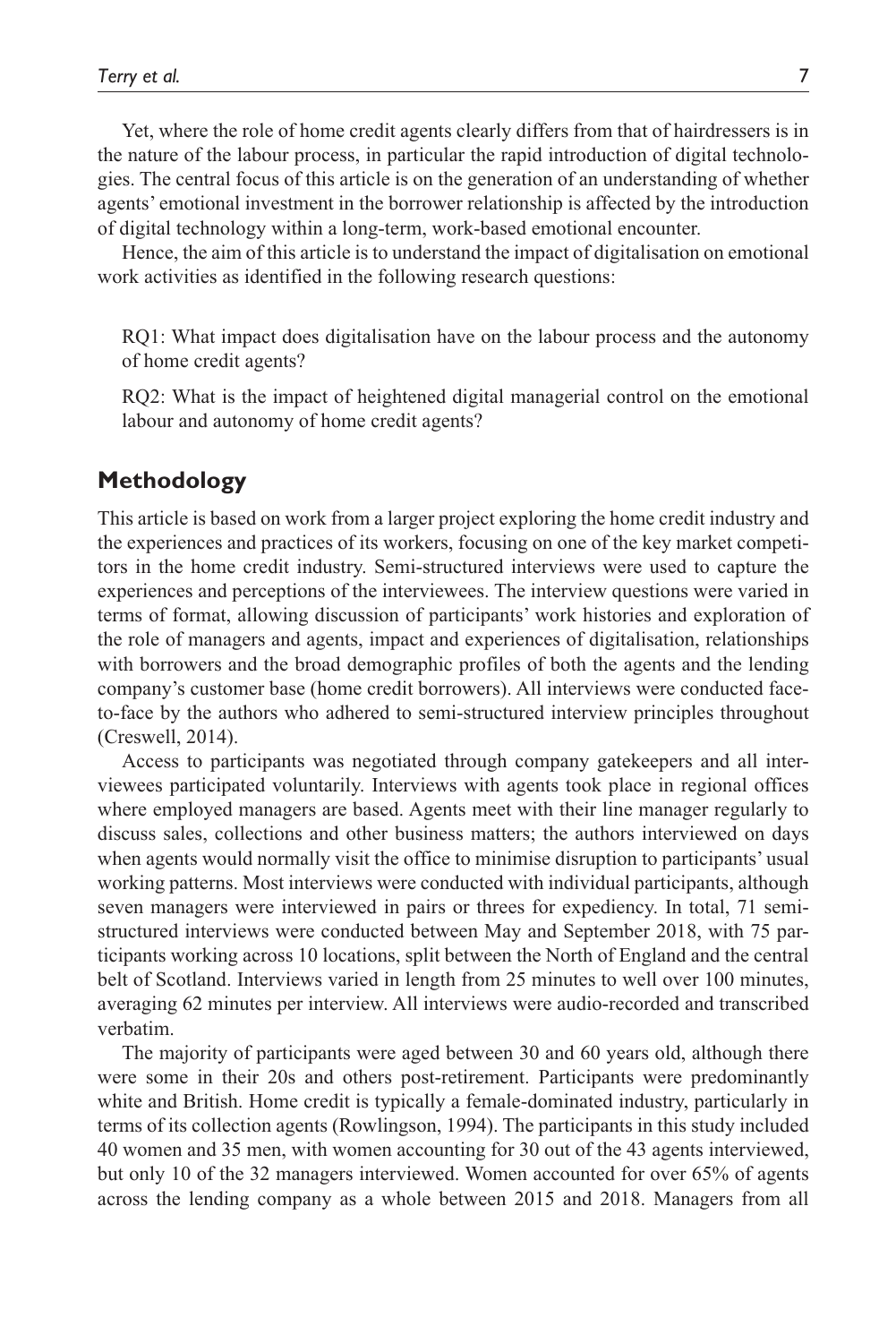levels of the lending company's management structure were interviewed, from local line managers to regional directors and board-level executives. Strikingly, responses to interview questions were broadly consistent across different levels of management, particularly in discussing the importance of agents' relationships with borrowers. This may perhaps be attributed to many of the lending company management having experienced work as an agent prior to their appointment to managerial positions.

Detailed data analysis was completed using thematic analysis. Themes were largely generated inductively, informed by the interview data and secondary data analysis undertaken prior to, during and after data collection. NVivo 12.2 was used to organise codes. A set of codes were agreed upon between authors, having jointly reviewed field notes and interview transcripts, although some codes were added or altered over the course of the coding period (Saldaña, 2013).

The first-order codes were semantic and coarse (Braun and Clarke, 2006), describing broad areas of discussion from the interview data, including 'industry developments', 'agent–customer relationships' and 'the labour process'. The second-order codes were more focused and captured implicit ideas within the data (Braun and Clarke, 2006). 'The labour process' was broken down into second-order codes including 'work activities', 'digital technologies' and 'emotional labour'. Every code was allocated a description in NVivo that identified the ideas housed under each coding label. For example, 'emotional labour' included data evidencing agents' emotional displays and the agents' role in producing emotional states in borrowers. 'Digital technologies' included revelations regarding electronic device use, the role of digital applications and evidence of digital managerial control.

Once coding was complete, the authors analysed the coded data for patterned meanings and actively generated themes (Braun and Clarke, 2006). The authors identified several key themes including 'heightened industry regulation', 'digitalisation of the labour process' and 'the role of agents' emotional labour'. These themes are explored in the remainder of this article.

# **Digitalisation and algorithmic management in home credit**

RQ1: What impact does digitalisation have on the labour process and the autonomy of home credit agents?

The home credit agents participating in this study were paid commission on the loan repayments collected from borrowers (who participants referred to as 'customers'). Agents therefore rely on the generation of new borrowers and new loans to ensure the viability of their collection books and personal income. However, the nature of agents' work has become more challenging in recent years. Over the last decade in particular, there have been significant changes in the home credit market. With the appointment of the FCA as the new industry regulator in 2014, there was the introduction of a price-cap, which limits the fees that borrowers can be charged for failing to make repayments on time. Yet, according to the senior managers interviewed, the price-cap does not directly impact the organisation because all of the fees are fixed at the outset of each loan agreement. However, the FCA also focuses heavily on improving consumer protection through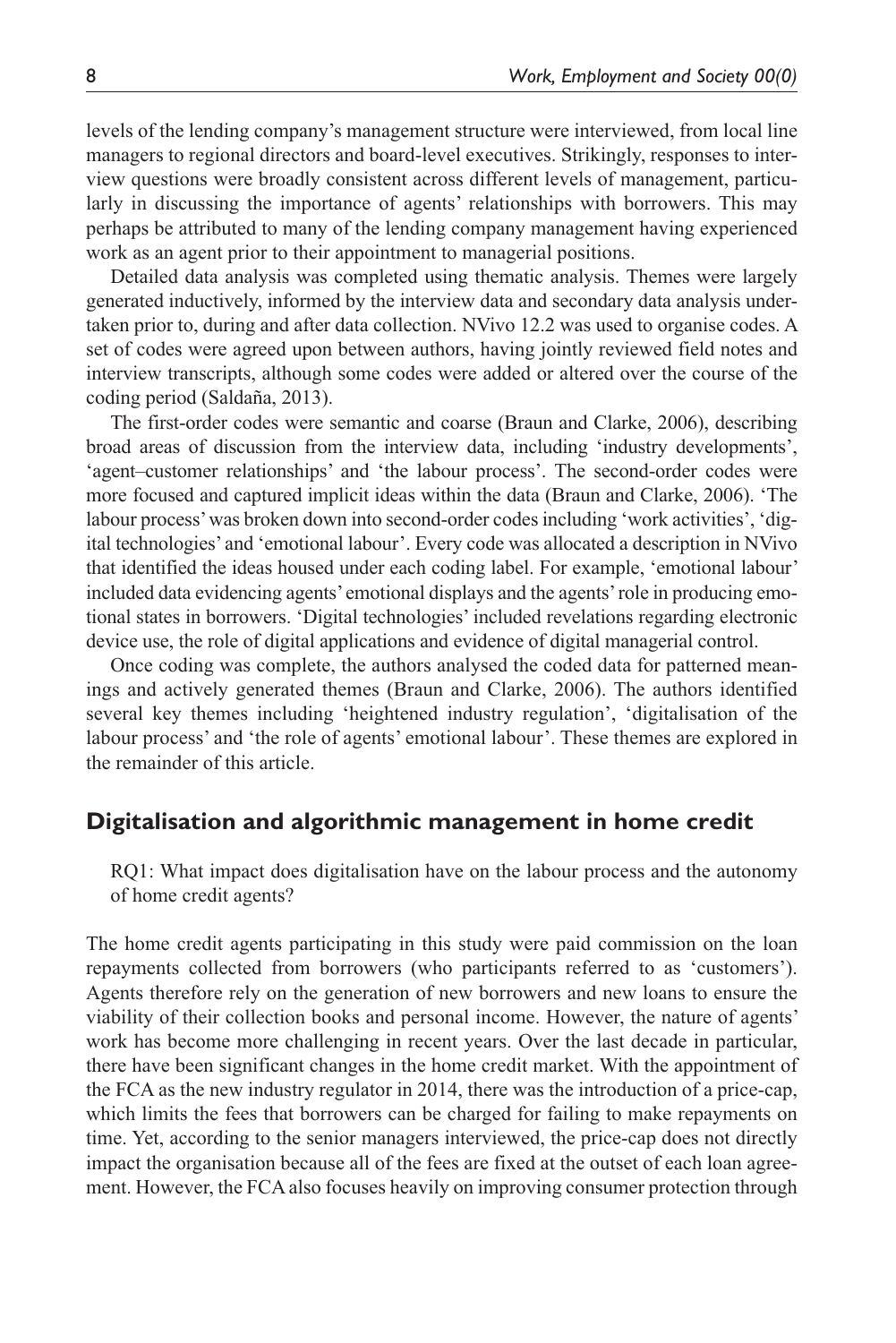their regulatory adjustments, which have included the introduction of more stringent, compulsory affordability checks and restrictions on lenders' advertising practices – changes which directly impact on home credit providers. Such changes were broadly supported by management in the company, as demonstrated in the quote:

. . . the industry's changed quite a bit. So maybe in years gone by, we could have gone out on the basis of, 'I know them, I know the family' . . . I'm happy to support that agent knowledge and experience, but now the industry and environment's totally different . . . So fair play to the Office of Fair Trading and the FCA. It's up to us, as a business, to make sure that we do have our house in order, and we're treating [borrowers] the right way. (Manager, male)

To allow for the closer monitoring of lending practices and the conduct of agents in line with FCA requirements, the home credit company introduced algorithmic managerial control into a key area of the labour process – the assessment of borrowers' creditworthiness and subsequent credit lending decision-making – ostensibly in the name of regulatory compliance. Management discussed how the new technology helps ensure compliance with both FCA regulations and company-level lending policies:

. . . now everything is done [using] technology [because] everything has to be proven, so that if somebody comes to check they can see that you have adhered to policy. That is where the technology comes in. (Manager, male)

Interview participants reported that the lending company's utilisation of a credit score and background checking facility, alongside the introduction of a digital application (referred to by participants as the 'app'), reduces the input of the subjective judgements required from the agent during the loan application process. The basic organisation of agents' work remains largely unchanged, including the mechanisms for the identification for new borrowers. However, potential borrowers can also make an initial application via the company website and are then distributed to agents who arrange a home visit to conduct affordability checks (using the 'app'). Nonetheless, most borrowers are still identified through word-of-mouth recommendations via existing borrowers or through leafleting (Kempson et al., 2009). Owing to FCA regulations, agents are no longer able to generate new business through speculative 'door knocking'; however, the 'app' produces new business by automatically generating lists of existing borrowers who potentially qualify for new loans.

The benefit of this borrower list is the relative certainty of the creditworthiness of the borrowers. Indeed, the homogenisation of lending decisions brought about through the introduction of the digital lending application makes the loan approval process for both new and returning borrowers far more stringent but reduces the input of the agent. Instead of filling in numerous forms, the agents now record relevant borrower information in the 'app' on a phone or tablet. Recorded information includes evidence of weekly income as well as likely outgoings to assess borrowers' creditworthiness:

. . . you press the button, and if it says processed, that's [the affordability checks] passed, but if [borrowers] do not have enough disposable income, it will decline it . . . It would not be me that was refusing it, it would be the app refusing. (Agent, female)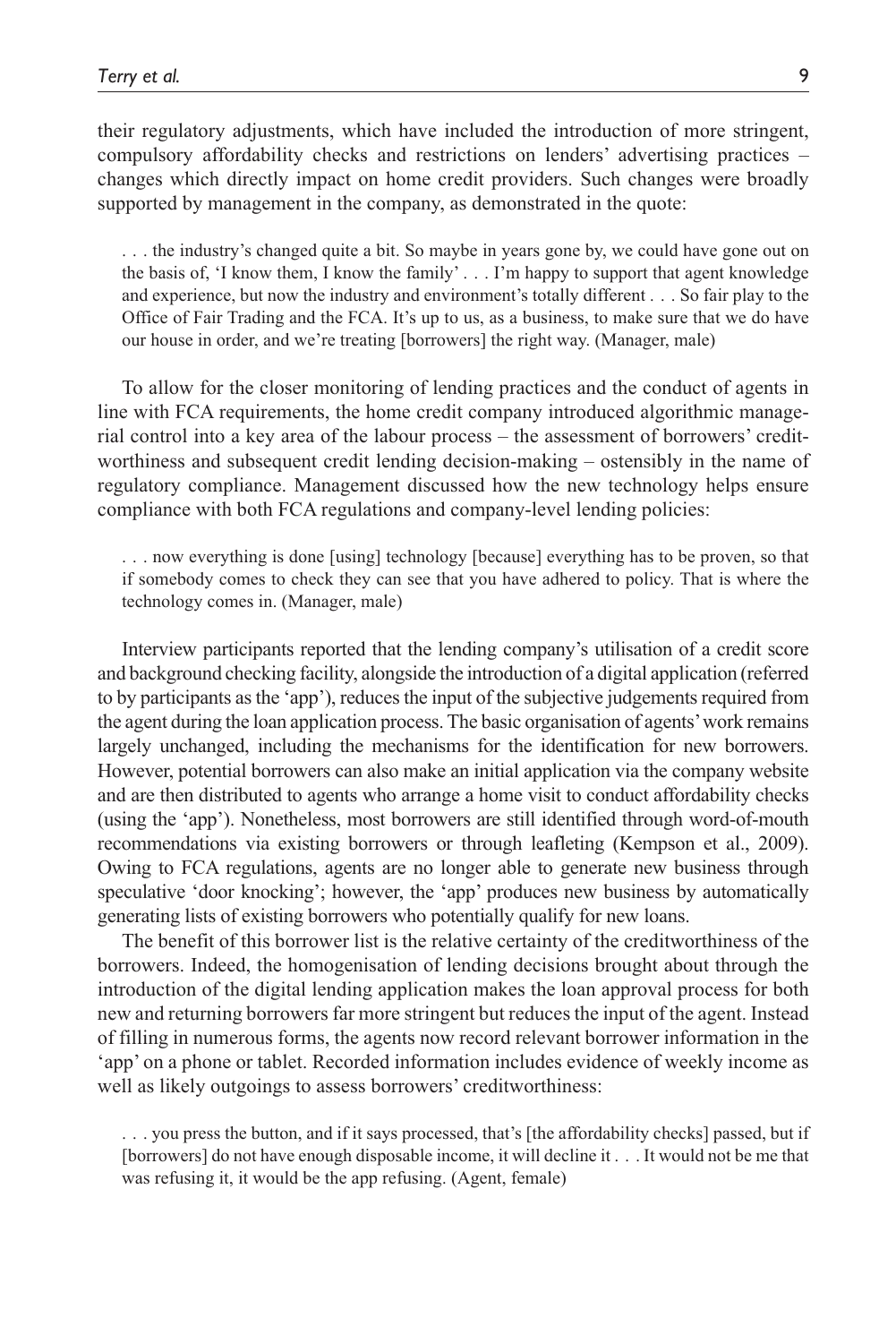Company managers recognise that the introduction of automated algorithmic measures via the digital lending application has significantly limited agents' autonomy over lending decisions. Agents also report that a refusal of further borrowing from the lending application, under circumstances where an individual borrower would previously have qualified for a loan, can cause tensions with existing borrowers. Further, the restrictions imposed through algorithmic lending decisions have limited the pool of potential new borrowers available to agents.

Despite the apparent reduction of agents' autonomy, agents did cite examples of where they were able to challenge algorithmically generated lending decisions by lodging a request with their company line manager to review the decision. In reality, this practice is rarely successful when the initial decision is a refusal for borrowing, but occasionally a regular and reliable borrower is allowed to take out a further loan on the recommendation of the agent – although management interference is required.

Some agents view the digital recording of lending decisions – as well as the collection of supporting evidence – as a measure of protection for themselves and their borrowers against regulatory breaches. Most agents believe that the 'app' mitigates the risk of human error on the part of the agent. Agents argue that home credit borrowers are now less likely to become over-burdened by unaffordable loans:

. . . well, on affordability . . . income and outgoings, say if that customer's wanted five [hundred] and I thought, 'Oh right, yeah, yeah, you can have five [hundred]', that will show me on the app that they are not quite ready for £500. It is showing [the agent] responsible lending, it is saying to you, look we can't do that for that customer, but we possibly could a few months down the line. (Agent, female)

Similar to agents, company managers argued that the digital application allows for the capturing of more accurate and complete information about both existing and potential borrowers:

. . . obviously when it comes to the agent doing the lending, they've got to capture so much information. If it was a case of without the technology, without the apps, when it was done on paper, they're just writing down what they see. There's no proof there . . . Whereas with the app, there's actually an image of the wage slip or the benefit letter . . . So, it's definitely better [for ensuring regulatory compliance]. (Manager, female)

For many agents, the digital loan approval system provides a buffer between them and borrowers by depersonalising elements of the lending process that require a judgement on borrowers' creditworthiness and affordability. Agents indicated that they are able to inform borrowers that it is the technology that says 'no' rather than the agent's personal judgement, in a bid to protect the carefully cultivated agent– borrower relationships. Nonetheless, the depersonalisation of lending decisions does not constitute a replacement for the human or the emotional element of agent–borrower interactions; if anything, agents implied that the company's automated lending decisions have made the agent appear to be the 'good cop', even when loans were refused.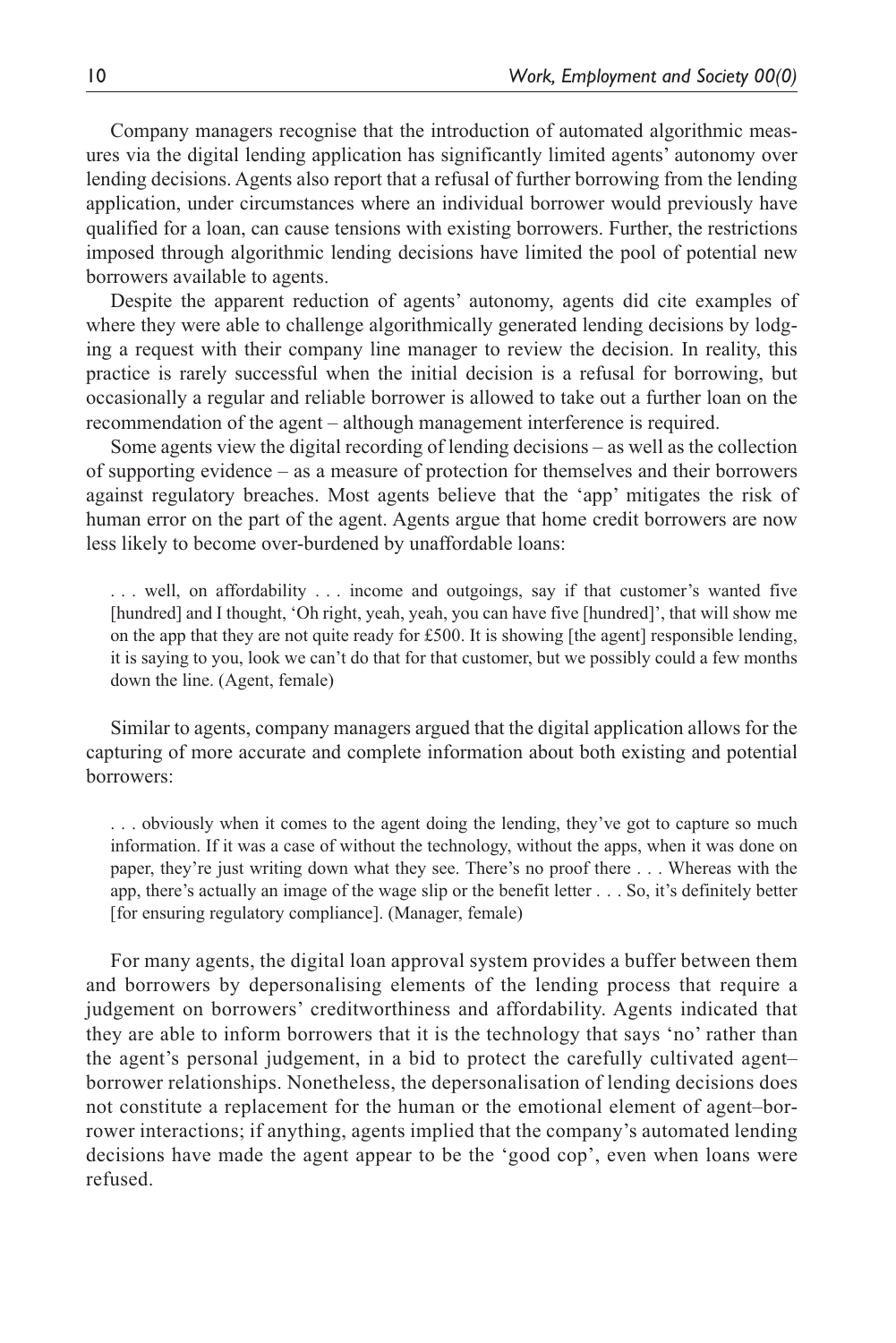# **Unquantifiable work? Emotional labour and the limits of digital managerial control**

RQ2: What is the impact of heightened digital managerial control on the emotional labour and autonomy of home credit agents?

While the 'app' is valued by managers and agents, both parties also explained that agents' knowledge of their borrowers' circumstances is central in enabling both commercially sound and socially responsible decision-making. As one manager noted:

A lot of the agents seem to know what the customer can afford and because they are in and out of the house, they know their incomes and outgoings. (Manager, female)

There are clearly elements of the credit agents' work that cannot be replicated or replaced by a digital application, specifically the awareness of domestic circumstances and values generated from the personal relationships developed between agents and their borrowers. Thus, effective agents employ emotional labour to gather knowledge about borrowers. Both agents and managers provide clear illustrations of the ways in which an agent's relationship with a borrower can generate important insights that might otherwise be missed by the lending company and result in a borrower falling into arrears:

I would refuse a loan if I thought it wasn't within [the borrower's] capabilities to pay it, or if they were overstretching themselves. You get to know [them], customers tell you all their business. Because you're in their house week in, week out, and you build up a close relationship with them. (Agent, female)

Relatedly, agents and managers discussed the importance of agents gaining and maintaining the confidence of their borrowers. Agents endeavour to influence the emotional state of their borrowers (see Hochschild, 1983: 147) to generate feelings of liking and trust, demonstrating how agents' emotional labour plays a key role in the development of positive relationships between agents and borrowers:

It's like any relationship, it takes time for [a customer] to trust you and for me too . . . to trust my customer . . . so going in once a week and having a chat off the record . . . I take the customer's payment but then we like to chat about other things, you know? . . . I go into a customer's house that I've been going into for 10 years, she has my lunch ready for me . . . that's the kind of relationship that we've got. (Agent, female)

It is evident that the scope of some of the relationships between agents and their borrowers goes beyond the direct provision of home credit, with agents displaying compassion and kindness in choosing to provide support to borrowers beyond financial matters:

I would go to the chemist for people who couldn't get out or going [sic] messages for people that are bedridden and things like that. (Agent, male)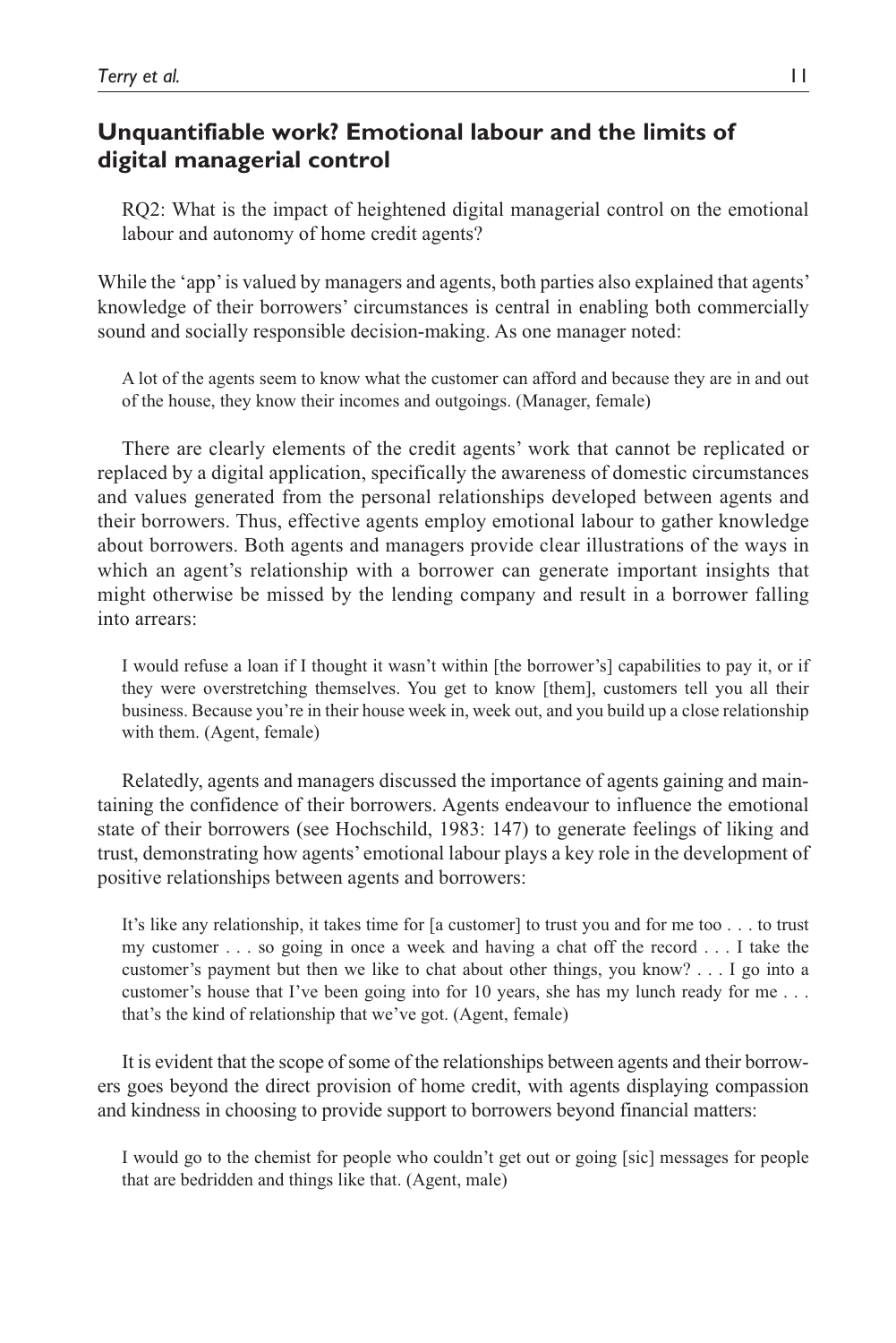. . . there is a real kind of bond there . . . they pick up prescriptions for them, they put up curtains . . . so they have, [agents] are part of the family on a lot of the occasions . . . that's the fabulous part of it all. (Manager, female)

However, Leyshon et al. (2006: 177) argue that it would be a mistake to regard the relationships between agents and their borrowers as friendships, arguing instead that any 'friendliness' displayed by agents should be interpreted as 'skilful interpersonal conduct' grounded in commercial concerns. The data clearly indicate that successful emotion management on the part of agents can have commercial benefits for both the agent and the lending company. Yet, whatever the motivation behind agents' emotion management, the results (whether commercial or otherwise) of this emotional labour cannot solely be accounted for by the digital application used in agents' work activities. This mismatch between technology and the emotional nature of the job is evident from discussions with managers and agents about the initial lending process, but is perhaps most evident when participants discussed the agents' role in repayment collections.

Although repayment amounts are tracked via the digital application and monitored by company management, the agents' collection visits are otherwise outside the realm of digital managerial controls. Much of the activity within these visits constitutes emotional labour. Agents often reported spending extended periods of time engaging with borrowers, producing feelings of companionship:

. . . [borrowers] like the idea of you going to their house and talking to them, the older ones maybe don't see anybody from day to day and they are quite happy for you to have a wee chat. I don't just run in and run oot [sic]. My partner says if I kept my mouth shut, I would get on a lot better. I would be [home] a lot earlier . . . (Agent, female)

Agents often utilise emotional labour during collection rounds, particularly when borrowers are struggling to make repayments. However, in contrast to Hochschild's (1983) debt collectors, who attempted to intimidate and pressure debtors into making repayments, the home credit agents and managers interviewed argue that more sympathetic emotional displays are widely adopted within the sector. This is what Hochschild (1983: 141) terms 'the soft collect': where borrowers are offered 'the benefit of the doubt', deploying understanding, tolerance and goodwill:

Even though [the borrower is] on a reduced payment, I can still get on with them well, kind of thing, because I know they're going through a difficult time. (Agent, male)

Sometimes the customers can be more embarrassed if they're missing a payment. I've had a couple of people that don't want to [tell me], and I'm like, that, 'Don't be silly. Look, can you not make the payment this week? What's up? Tell me. Don't ever be scared to tell me.' (Agent, female)

Agent visits are widely recognised as one of the defining features of home credit (Collard and Kempson, 2005; Rowlingson, 1994). It was suggested by interview participants that the strength of agent–borrower relationships facilitates higher rates of repayment than would be achieved without the input of agents and their engagement in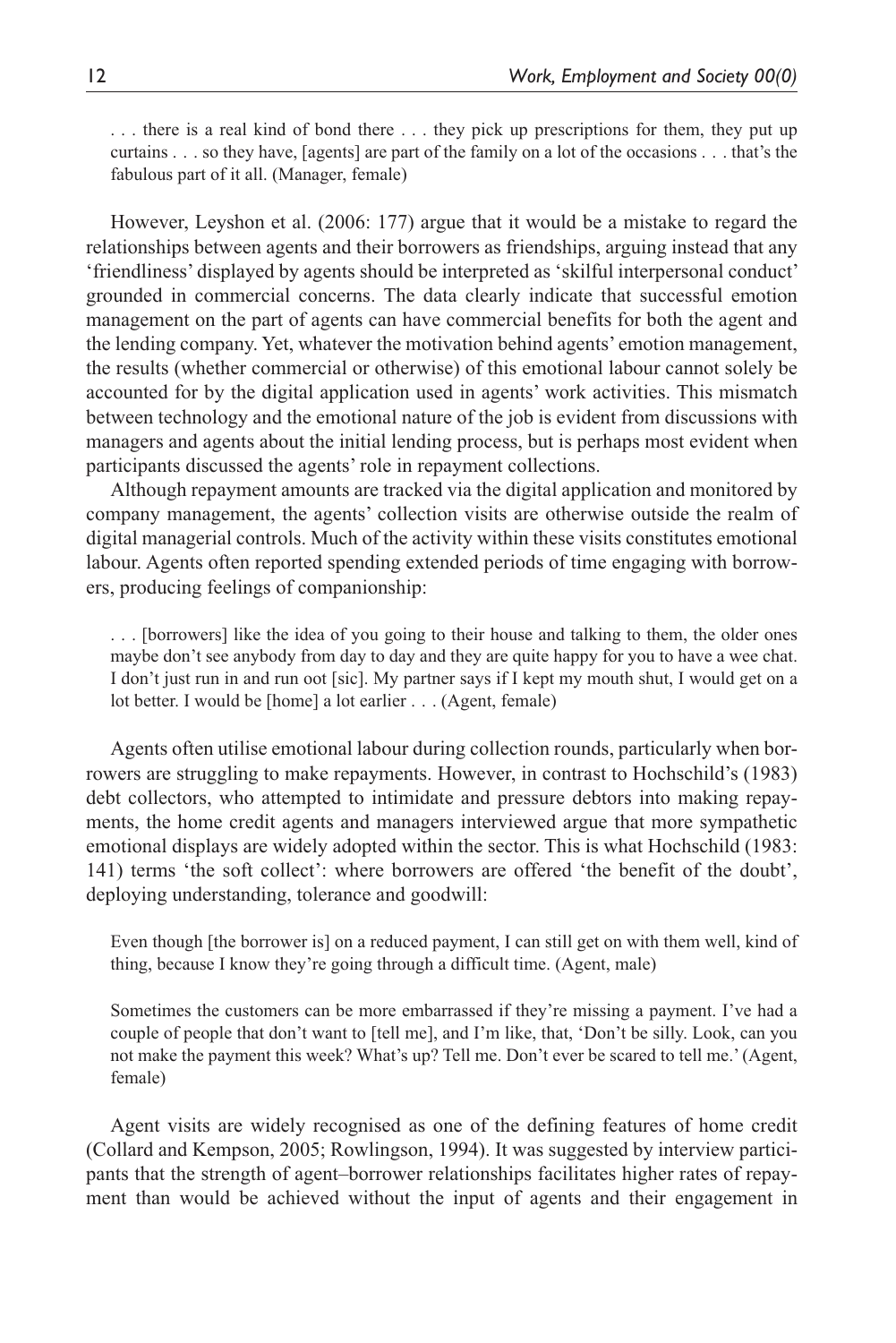emotional labour. Arguably, therefore, agents' qualitative labour power – particularly their emotional labour – remains valuable, despite digitalisation, and is key to the maintenance of positive customer relations, which are sometimes threatened by negative lending decisions produced by the digital application:

. . . a lot of the time [the agent] can say [to the borrower . . .]: 'Look, you've failed with [the app] but we could give you this or if you wait X amount of time this will be lower'. Again, you've got the, the human touch. (Manager, female)

Further, the highly social nature of agent–customer interactions as reported by participants cannot easily be programmed into digital systems (Pettersen, 2018). Tacit human knowledge, judgement and emotion remain beyond the scope of algorithmic logics (Autor, 2015; Frey and Osborne, 2017). It follows then – for the moment at least – that interpretation of complex feeling rules and the sympathetic management of relationships remain the realm of human agents in the home credit industry. This highlights one of the distinct limitations of digital systems that are designed to quantify and control workers, but which cannot account for the nuances of emotional labour (see Moore, 2018; Moore and Robinson, 2016).

Further, although Hochschild (1983) argues that appropriate emotional training and monitoring by employers is characteristic of jobs involving emotional labour, not all of the agents' emotion management resulted from direct organisational supervision. Within this study, there were some agents who go 'above and beyond' the level of engagement in emotional labour required to satisfy the basic commercial dimensions of their relationships with borrowers. Descriptions from agents and managers support the findings of Byrne et al. (2007), who found that home credit agents become 'family friends' and are kept abreast of special occasions. As one participant from the study illustrated:

. . . [people] think we're there to, sort of like a debt collector so to speak, but we're not there, we're actually part of the family . . . I get invited to weddings . . . you get invited to funerals, you get invited to christenings, you get invited to people's graduations – because you've known these people for a long time, you know what I mean? So, [borrowers] treat you as part of the family, so they see you as a friend, a friend that can give you money [laughs]. (Agent, male)

Wouters (1989: 101) argues that workers who supervise their own emotional labour 'obviously have jobs which put stronger demands on their emotion management'. It is clear that emotionally demanding work can be damaging to workers (Diefendorff and Richard, 2003; Hochschild, 1983). Yet, Wouters (1989) argues that preoccupation with the potential costs of emotional labour can limit understanding of the joy that jobs may bring to workers. Most agents view their relationships with borrowers as being genuine, thereby mitigating some of the potentially negative consequences of their undertaking of emotional labour (see Humphrey et al., 2015). Further, agent approaches to borrower interactions are varied, which suggests there are differing agent interpretations of the job's latent 'feeling rules' around the soft collection approach. Agents hold a degree of individual autonomy over emotional elements of the labour process that fall outside of organisational prescription (Jenkins et al., 2010). One agent explained the variability in the nature of her relationships with her borrowers: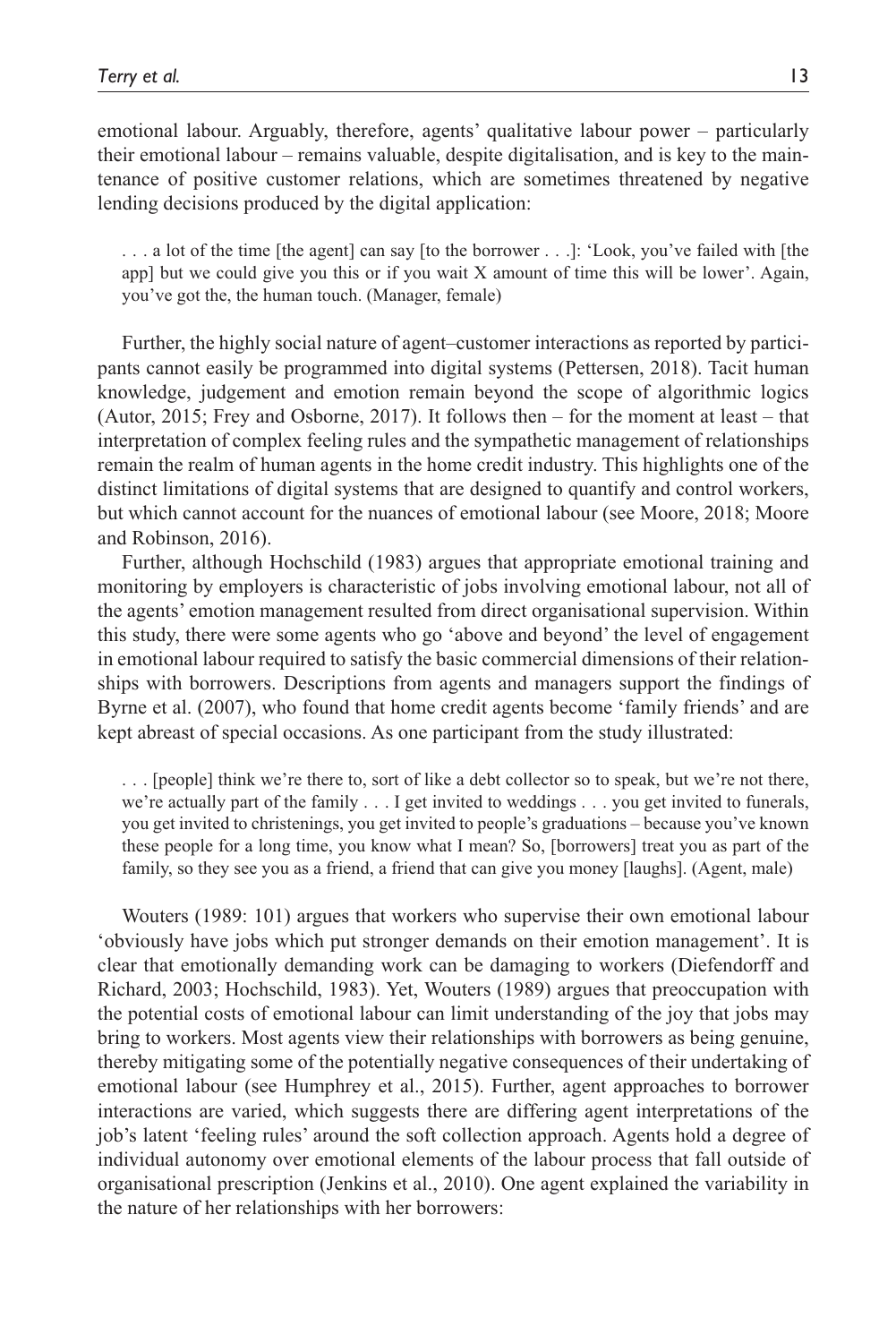[There are some borrowers] that I don't try and make conversation with, like, cos, I just think, errh, no [. . .] but the ones that I have brought over meself . . . or friends or family, whatever – my relationship with them, they're absolutely brilliant. (Agent, female)

Agents' discretion over the nature of their relationships with borrowers is partly a result of agents' judgement (and expertise) over how and when to engage in emotional labour effectively. Effective judgement demonstrates agents' maintenance of their autonomy over the emotional, human aspects of the home credit labour process. The role played by agents within the lending process is considered to be home credit's distinguishing feature and 'unique selling point' within the high-cost consumer credit market (see Leyshon et al., 2006; Rowlingson, 1994). Further, participants reported that home credit borrowers usually build a stronger relationship with their agent than with the lending company, which sometimes culminates in a borrower following their agent to an alternative home credit provider when the agent makes a transition. Such reports serve to highlight the reliance of the lending company on their agents' emotional labour in terms of customer retention levels:

. . . at the end of the day the customer doesn't really . . . care about where the loan's coming from . . . it's who's chapping the door to come and get it. So, for 10 years it's always been me, so they're happy with that. So,  $\left[ \ldots \right]$  this is an example – when I moved away from [different home credit company], and then new agents went into my old customers' houses, you know, they didn't pay them. They weren't happy, they're not interested. 'I want [agent's name]', you know, because of that relationship that we've had over the years, just building up the trust. (Agent, female)

It is evident that home credit managers do not believe that directly monitoring and controlling qualitative elements of the labour process is desirable or compatible with achieving organisational goals (c.f. O'Donohoe and Turley, 2006). While Brook (2009) stresses that emotional labour is an exploitative feature of organisations' search for improved performance through labour commodification, the findings from this study suggest that it may be more productive for managers to allow workers discretion over their emotional labour (O'Donohoe and Turley, 2006). Managerial control and organisational norms may assemble parameters of 'acceptable' emotion work, yet, it is ultimately the workers who calibrate the emotional agenda (Bolton and Boyd, 2003).

# **Conclusion**

This article contributes to ongoing debate surrounding the complexities of the impact of digitalisation on the labour process by providing insight into the dynamics of individual worker autonomy and managerial control experienced by agents working in the home credit industry. The findings from this study demonstrate that particular work activities – namely those involving emotional labour that necessitate the interpretation of complex feeling rules through tacit human judgement – are largely incompatible with algorithmic logics and therefore present challenges to digital managerial control systems (Autor, 2015;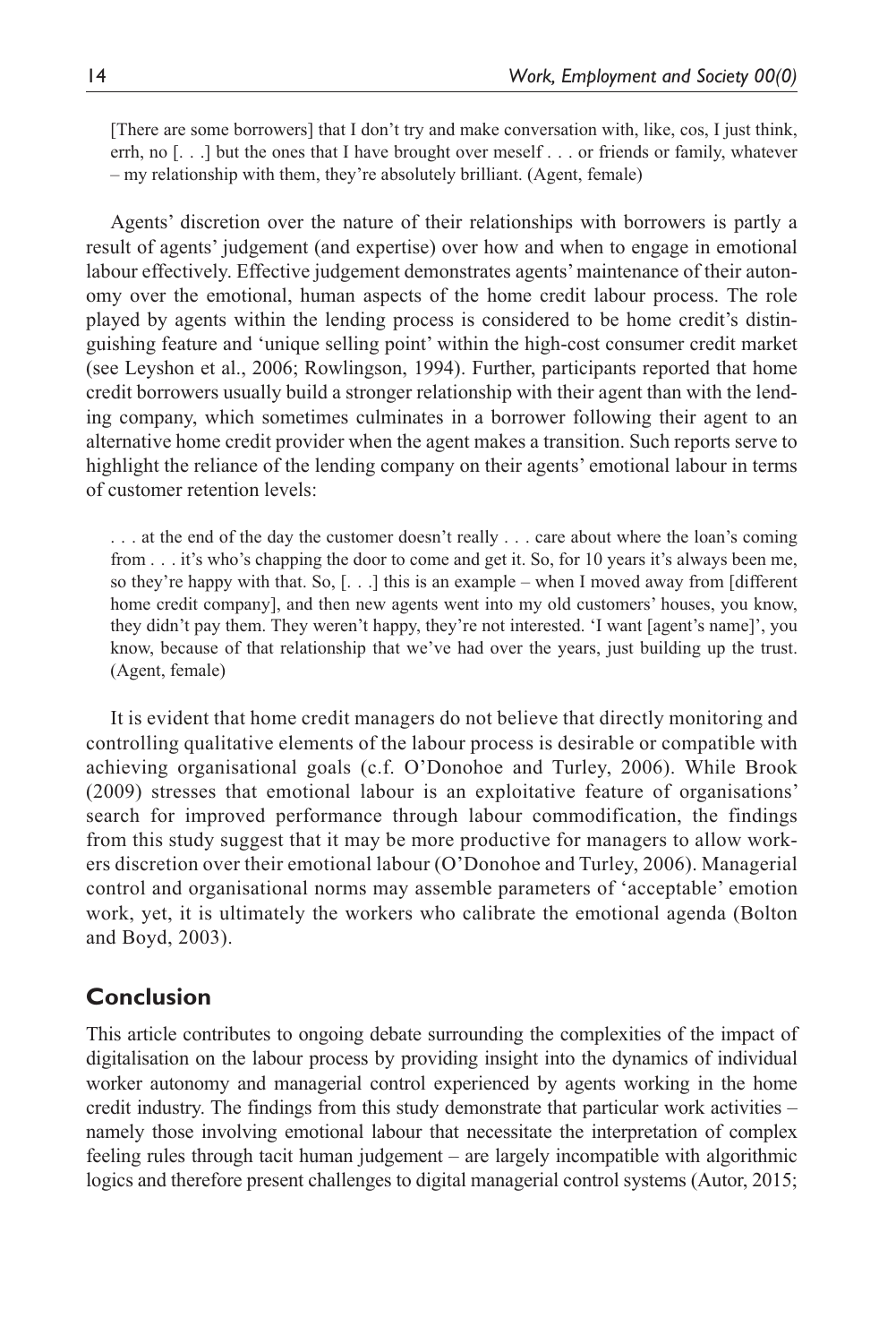Frey and Osborne, 2017; c.f. Jenkins et al., 2010). Indeed, the reach of digital controls appears to be limited when workers' engagement in emotional labour represents a salient constitutive element of the labour process. Discretion over engagement in emotional labour can be a source of autonomy for workers when set against a background of enhanced digital managerial control. Further, the inherently social and emotional nature of home credit agents' work means that complete automation of the agents' role would be difficult within the current home credit model. Home credit companies remain reliant, for the moment, on (human) agents to facilitate commercially beneficial relationships with borrowers.

One limitation of this study is that the more nuanced effects of emotional labour on worker wellbeing cannot be determined. Further, the data only illustrate the experiences of agents and managers, and not the home credit company's customer base (borrowers). Collecting borrower perspectives, as well as employing an observational or ethnographic research design, could provide deeper contextual insights into agents' emotional labour. Future research should also consider the role of women in home credit and explore the differing expectations placed on male and female agents in terms of engagement in emotional labour.

While generalisations are problematic, findings from this study may be reflected in other forms of interactive work, particularly in sectors where dependent self-employment is increasingly the norm in terms of employment conditions. In particular, the analysis concerning worker autonomy over emotional labour may extend to other sectors (e.g. estate agency, retail, mainstream financial services), where digitalisation threatens to heighten managerial control over workers whose qualitative input has traditionally been a key element of the labour process.

Sadly, high-cost borrowing (including home credit) is a reality of modern Britain and reflects the nature of finance in working-class communities and the increasingly punitive nature of the benefits system. This article focuses on the home credit sector not as an endorsement of high-cost lending but rather to shed light on an industry which, while heavily reviled in some quarters, is strongly embedded within Britain's post-industrial communities.

#### **Acknowledgements**

The authors would like to express thanks to the participants in this study who offered their time and invaluable insight. The authors are grateful to their handling editors Elizabeth Cotton and Anne Daguerre and the anonymous reviewers for their helpful recommendations.

#### **Funding**

The authors disclosed receipt of the following financial support for the research, authorship, and/ or publication of this article: This research was funded by an industry partner wishing to remain anonymous within published outputs. There are no conflicts of interest to report in relation to this funding.

**ORCID iD** Esme Terry **D** <https://orcid.org/0000-0002-9941-7046>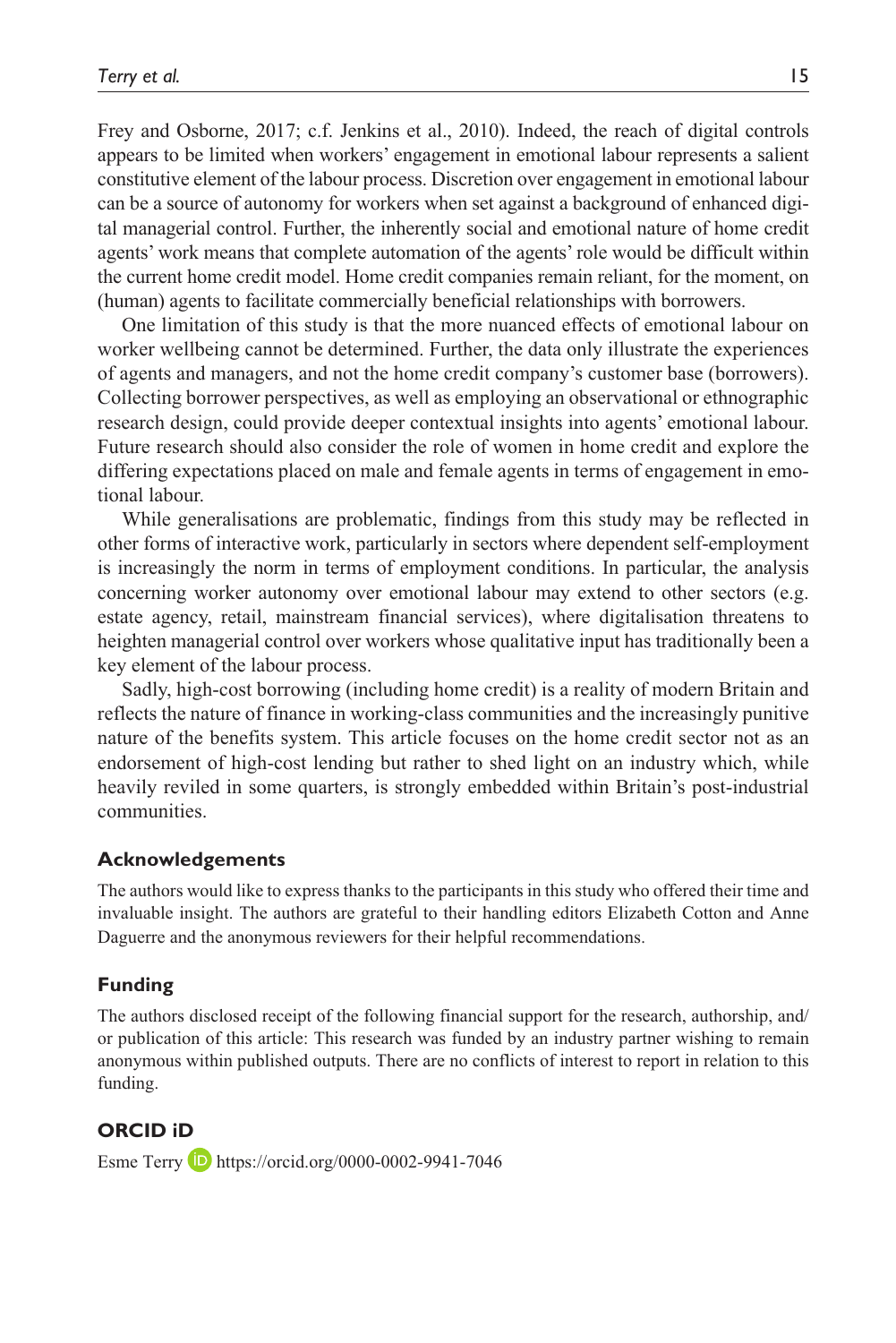#### **References**

- Appleyard L, Rowlingson K and Gardner J (2016) The variegated financialization of sub-prime credit markets. *Competition and Change* 20(5): 297–313.
- Autor D (2015) Why are there still so many jobs? The history and future of workplace automation. *Journal of Economic Perspectives* 29(3): 3–30.
- Bolton SC (2000) Emotion here, emotion there, emotional organisations everywhere. *Critical Perspectives on Accounting* 11(2): 155–171.
- Bolton S and Boyd C (2003) Trolley dolly or skilled emotion manager? Moving on from Hochschild's *Managed Heart*. *Work, Employment and Society* 17(2): 289–308.
- Braun V and Clarke V (2006) Using thematic analysis in psychology. *Qualitative Research in Psychology* 3(2): 77–101.
- Braverman H (1974) *Labor and Monopoly Capital: The Degradation of Work in the Twentieth Century*. New York: Monthly Review Press.
- Brook P (2009) In critical defence of 'emotional labour': refuting Bolton's critique of Hochschild's concept. *Work, Employment and Society* 23(3): 531–548.
- Brooker S and Whyley C (2005) *Locked In, Kept Out: The Extent of Competition within the UK Home Credit Industry*. York: Joseph Rowntree Foundation.
- Burton D (2017) Credit inclusion and the home credit market in post-communist member states of the European Union. *Critical Social Policy* 37(3): 444–463.
- Byrne N, McCarthy O and Ward M (2007) Money-lending and financial exclusion. *Public Money and Management* 27(1): 45–52.
- Cohen RL (2010) When it pays to be friendly: employment relationships and emotional labour in hairstyling. *The Sociological Review* 58(2): 197–218.
- Collard S and Kempson E (2005) *Affordable Credit: The Way Forward*. Bristol: Policy Press for the Joseph Rowntree Foundation.
- Creswell JW (2014) *Research Design: Qualitative, Quantitative, and Mixed Methods Approaches*. Thousand Oaks, CA: SAGE.
- Curley C and Royle T (2013) The degradation of work and the end of the skilled emotion worker at Aer Lingus: is it all trolley dollies now? *Work, Employment and Society* 27(1): 105–121.
- Diefendorff JM and Richard E (2003) Antecedents and consequences of emotional display rule perceptions. *Journal of Applied Psychology* 88(2): 284–294.
- Evans L and Kitchin R (2018) A smart place to work? Big data systems, labour, control and modern retail stores. *New Technology, Work and Employment* 33(1): 44–57.
- Financial Conduct Authority (FCA) (2017) High-cost credit including review of the high-cost short-term credit price cap. *FCA*, 31 July. Available at: [https://www.fca.org.uk/publication/](https://www.fca.org.uk/publication/feedback/fs17-02.pdf) [feedback/fs17-02.pdf](https://www.fca.org.uk/publication/feedback/fs17-02.pdf) (accessed 12 February 2019).
- Flanagan F (2019) Theorising the gig economy and home-based service work. *Journal of Industrial Relations* 61(1): 57–78.
- Frey CB and Osborne MA (2017) The future of employment: how susceptible are jobs to computerisation? *Technological Forecasting and Social Change* 114: 254–280.
- Gabriel AS and Diefendorff JM (2015) Emotional labor dynamics: a momentary approach. *Academy of Management Journal* 58(6): 1804–1825.
- Gandini A (2019) Labour process theory and the gig economy. *Human Relations* 72(6): 1039–1056.
- Gov.uk (2020) National Statistics: Households below average income: 1994/95 to 2017/18. Available at: [https://www.gov.uk/government/statistics/households-below-average-income-](https://www.gov.uk/government/statistics/households-below-average-income-199495-to-201718)[199495-to-201718](https://www.gov.uk/government/statistics/households-below-average-income-199495-to-201718) (accessed 12 May 2020).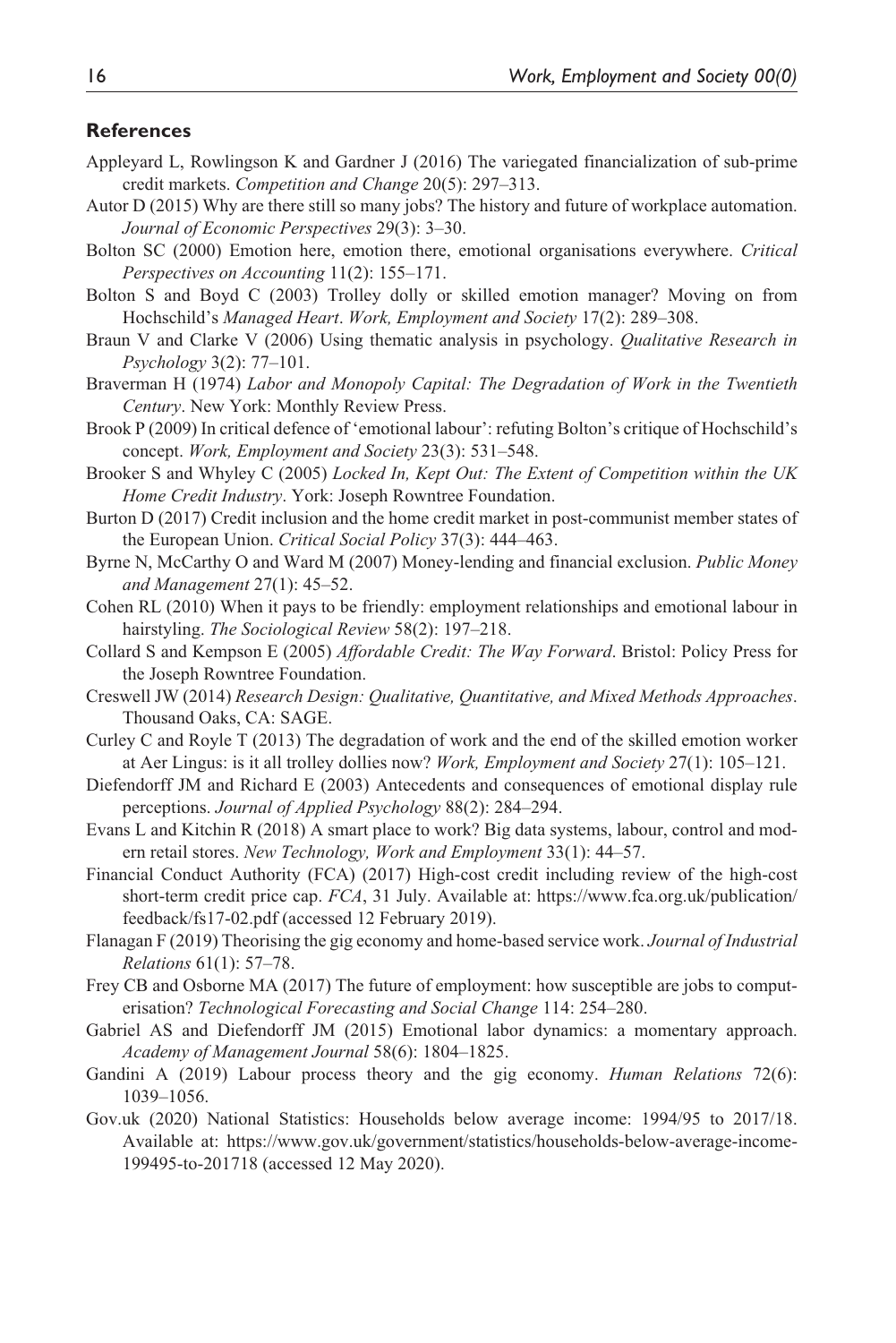- Harvey G, Rhodes C, Vachhani SJ, et al. (2017) Neo-villeiny and the service sector: the case of hyper flexible and precarious work in fitness centres. *Work, Employment and Society* 31(1): 19–35.
- Hochschild A (1979) Emotion work, feeling rules, and the social structure. *American Journal of Sociology* 85(3): 551–575.
- Hochschild A (1983) *The Managed Heart: The Commercialisation of Human Feeling*. Berkeley, CA: University of California Press.
- Howcroft D and Bergvall-Kåreborn B (2019) A typology of crowdwork platforms. *Work, Employment and Society* 33(1): 21–38.
- Humphrey RH, Ashforth BE and Diefendorff JM (2015) The bright side of emotional labor. *Journal of Organizational Behavior* 36(6): 749–769.
- Ikeler P (2016) Deskilling emotional labour: evidence from department store retail. *Work, Employment and Society* 30(6): 966–983.
- Jenkins S, Delbridge R and Roberts A (2010) Emotional management in a mass customised call centre: examining skill and knowledgeability in interactive service work. *Work, Employment and Society* 24(3): 546–564.
- Kempson E, Ellison A, Whyley C, et al. (2009) *Is a Not-for-profit Home Credit Business Feasible?* York: Joseph Rowntree Foundation.
- Leyshon A, Signoretta P, Knights D, et al. (2006) Walking with moneylenders: the ecology of the UK home-collected credit industry. *Urban Studies* 43(1): 161–186.
- Moisander J, Groß C and Eräranta K (2018) mechanisms of biopower and neoliberal governmentality in precarious work: mobilizing the dependent self-employed as independent business owners. *Human Relations* 71(3): 375–398.
- Moore P (2018) *The Quantified Self in Precarity*. Abingdon; New York: Routledge.
- Moore P and Robinson A (2016) The quantified self: what counts in the neoliberal workplace. *New Media & Society* 18(11): 2774–2792.
- Moore S and Newsome K (2018) Paying for free delivery: dependent self-employment as a measure of precarity in parcel delivery. *Work, Employment and Society* 32(3): 475–492.
- Muehlberger U (2007) Hierarchical forms of outsourcing and the creation of dependency. *Organization Studies* 28(5): 709–727.
- O'Donohoe S and Turley D (2006) Compassion at the counter: service providers and bereaved consumers. *Human Relations* 59(10): 1429–1448.
- Pettersen L (2018) Why artificial intelligence will not outsmart complex knowledge work. *Work, Employment and Society* 33(6): 1058–1067.
- Prager RA (2014) Determinants of the locations of alternative financial service providers. *Review of Industrial Organization* 45(1): 21–38.
- Rosenblat A and Stark L (2016) Algorithmic labor and information asymmetries: a case study of Uber's drivers. *International Journal of Communication* 10: 3758–3784.
- Rowlingson K (1994) *Money Lenders and Their Customers*. London: Policy Studies Institute.
- Saldaña J (2013) *The Coding Manual for Qualitative Researchers*. London: SAGE.
- Spencer DA (2018) Fear and hope in an age of mass automation: debating the future of work. *New Technology, Work and Employment* 33(1): 1–12.
- Veen A, Barratt T and Goods C (2019) Platform-capital's 'app-etite' for control: a labour process analysis of food-delivery work in Australia. *Work, Employment and Society* 34(3): 388–406.
- Wood AJ, Graham M, Lehdonvirta V, et al. (2019) Good gig, bad gig: autonomy and algorithmic control in the global gig economy. *Work, Employment and Society* 33(1): 56–75.
- Wouters C (1989) The sociology of emotions and flight attendants: Hochschild's *Managed Heart*. *Theory, Culture and Society* 6(1): 95–123.